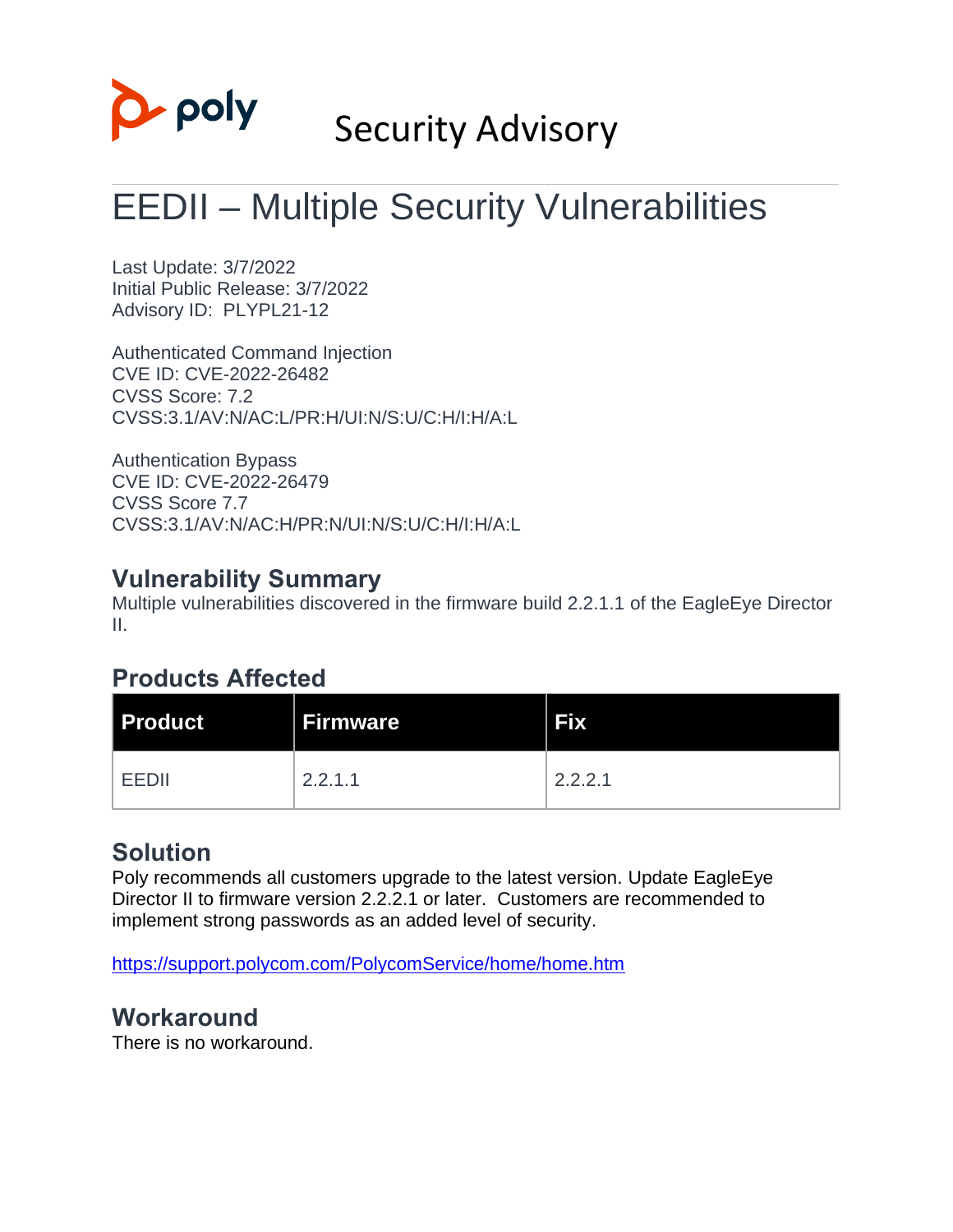## **Details**

### **CVE 2021-26482 – EEDII Improper Neutralization of Special Elements used in an OS Command**

An authenticated command injection flaw exists through the Administrator web UI. A successful exploit of this vulnerability could allow the attacker to establish a shell and elevate privileges.

## **CVE 2021-26479 – EEDII Authentication Bypass Using an Alternate Path or Channel**

A backdoor was discovered which if exploited could lead to an authentication bypass and allow the attack to establish a shell and elevate privileges.

## **Recognition**

Poly would like to thank **Johannes Kruchem** from **SEC Consult** for reporting security vulnerabilities to us and for their coordinated disclosure.

## **Contact**

Any customer using an affected system who is concerned about this vulnerability within their deployment should contact Polycom Technical Support – either call 1-800- POLYCOM or visit:

<https://support.polycom.com/content/support/security-center.html>For the latest information.

# **Revision History**

| Version<br>I | <b>Date</b> | Description            |
|--------------|-------------|------------------------|
|              | 03/07/2022  | <b>Initial Release</b> |

©2020 Plantronics, Inc. All rights reserved.

### **Trademarks**

Poly, the propeller design, and the Poly logo are trademarks of Plantronics, Inc. All other trademarks are property of their respective owners. No portion hereof may be reproduced or transmitted in any form or by any means, for any purpose other than the recipient's personal use, without the express written permission of Poly.

### **Disclaimer**

While Poly uses reasonable efforts to include accurate and up-to-date information in this document, Poly makes no warranties or representations as to its accuracy. Poly assumes no liability or responsibility for any typographical errors, out of date information, or any errors or omissions in the content of this document. Poly reserves the right to change or update this document at any time. Individuals are solely responsible for verifying that they have and are using the most recent Technical Bulletin.